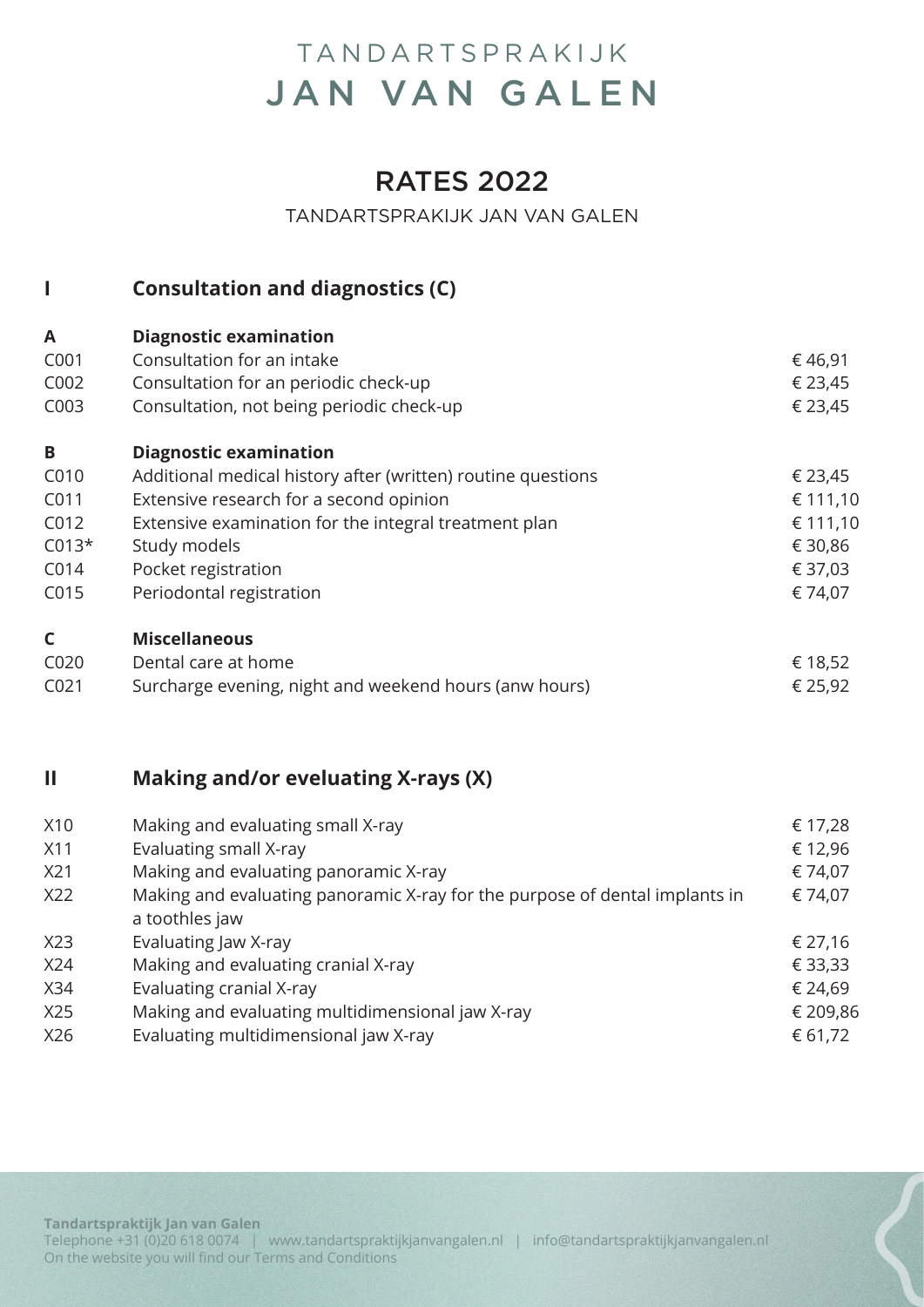#### **III Preventive oral care (M)**

| M01             | Preventive dental health information and/or instruction, price per 5 minutes | € 13,84 |
|-----------------|------------------------------------------------------------------------------|---------|
| M02             | Consultation for the evaluation of prevention, price per 5 minutes           | € 13,84 |
| M <sub>03</sub> | Dental cleaning, price per 5 minutes                                         | € 13,84 |
| M05             | Non-restorative treatment of caries in the milk teeth                        | € 27,78 |
| $M32*/**$       | Basic bacteriological or enzymatic research                                  | € 18,52 |
| M30             | Treatment for sensitive tooth necks                                          | € 6,17  |
| M40             | Fluoride treatment                                                           | € 15,43 |
| $M61*$          | Mouthguard                                                                   | € 27,78 |
| $M80*$          | Treatment of white spots, first element                                      | € 53,70 |
| $M81*$          | Treatment of white spots, next element                                       | € 29,63 |

#### **IV Anesthesia (A)**

| A10 | Block anesthesia and/or infiltration anesthesia    | € 15,43    |
|-----|----------------------------------------------------|------------|
| A15 | Local anesthesia                                   | € 8.02     |
| A20 | Treatment with general anesthesia                  | Cost price |
| A30 | Preparation for treatment under general anesthesia | € 49.38    |

#### **V Anesthesia by sedation (B)**

| <b>B10</b> | Introductory sedative (nitrous oxide sedation sedation)      | € 30,86 |
|------------|--------------------------------------------------------------|---------|
| <b>B11</b> | Administering the sedative (nitrous oxide sedation sedation) | € 30,86 |
| <b>B12</b> | Overhead costs sedative                                      | € 38,04 |

#### **VI Fillings (V)**

| V71 | One surface amalgam filling                               | € 25,92 |
|-----|-----------------------------------------------------------|---------|
| V72 | Two surface amalgam fillings                              | € 41,35 |
|     |                                                           |         |
| V73 | Three surface amalgam fillings                            | € 53,70 |
| V74 | Four or more surface fillings                             | € 75,30 |
| V81 | One surface glassionomer/glasscarbomer/compomer filling   | € 38,27 |
| V82 | Two surface glassionomer/glass carbomer/compomer fillings | € 53,70 |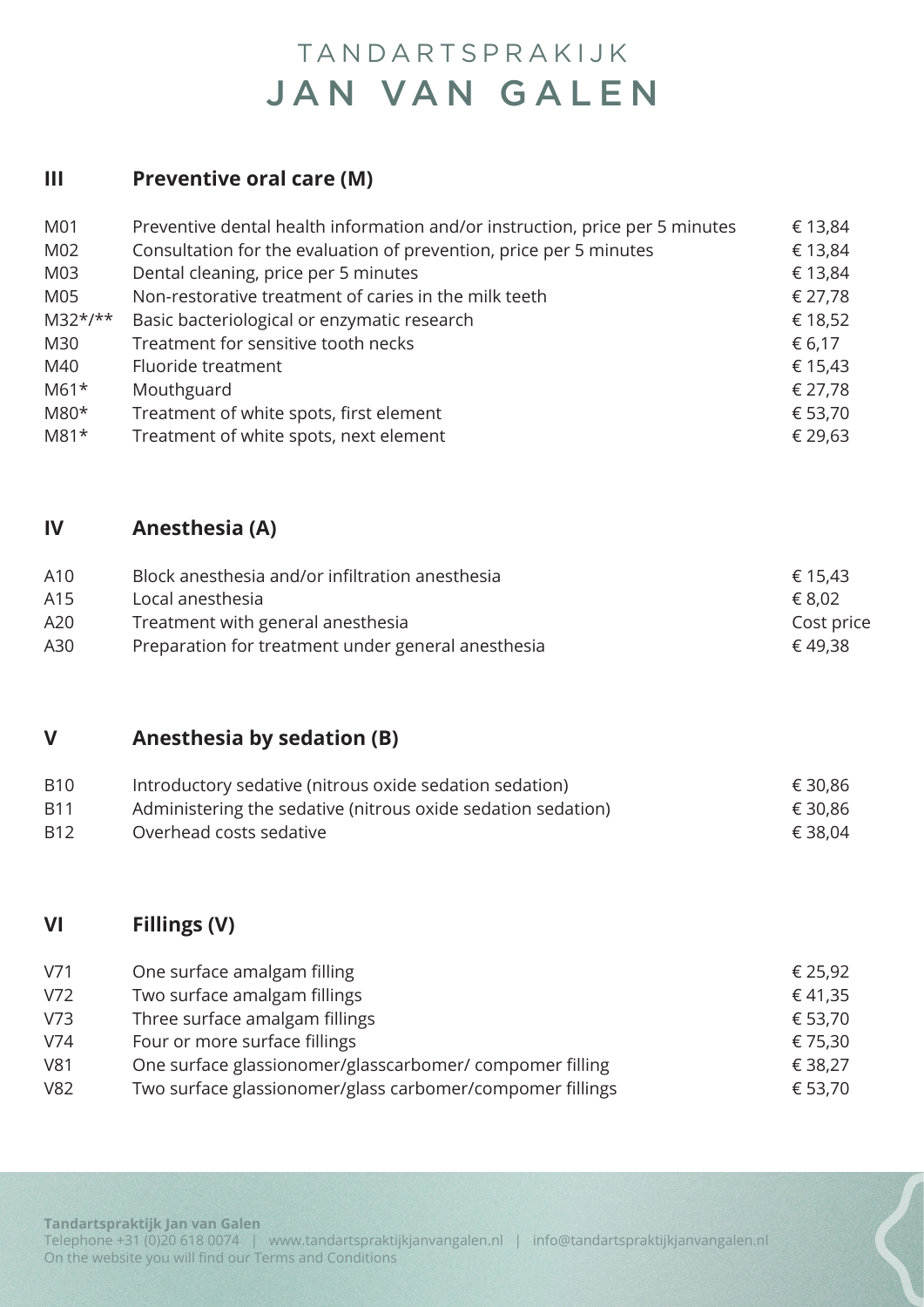| V83    | Three surface glassionomer/glass carbomer/compomer fillings             | € 66,04 |
|--------|-------------------------------------------------------------------------|---------|
| V84    | Four or more surface glassionomer/glasscarbomer/ compomer fillings      | € 87,65 |
| V91    | One surface composite filling                                           | €49,38  |
| V92    | Two surface composite fillings                                          | € 64,81 |
| V93    | Three surface composite fillings                                        | € 77,15 |
| V94    | Four or more surface composite fillings                                 | €98,76  |
| V15    | Applying a protective layer of tooth-coloured plastic material (facing) | € 74,07 |
| V30    | Sealant on first element (sealen)                                       | € 27,78 |
| V35    | Sealant on every next element in the same session (sealen)              | € 15,43 |
| V40    | Polishing, grinding and updating old fillings                           | € 6,17  |
| V50    | Dry laying of elements by means of a rubber dam                         | € 12,34 |
| $V70*$ | Parapulpal pin                                                          | € 12,34 |
| $V80*$ | Root canal pin                                                          | € 21,60 |
| $V85*$ | Every first root canal pin in the same element                          | €9,26   |
|        |                                                                         |         |

### **VII Root canal treatments (E)**

| A      | <b>Examination, diagnostics and treatment planning</b>                        |          |
|--------|-------------------------------------------------------------------------------|----------|
| E02    | Extensive root canal consultation                                             | € 43,21  |
| E03    | Consultation following a dental accident                                      | € 33,95  |
| B      | <b>Root canal treatment</b>                                                   |          |
|        | Pulpal treatment with the purpose of retaining vitality                       |          |
| $E60*$ | Entirely or partly removing pulpal tissue                                     | € 49,38  |
|        | Root canal treatment of a tooth with fully developed root apex, uncomplicated |          |
| E04    | Surcharge for expenses incurred by using rotating nickel-titanium instruments | € 49,71  |
| E13    | Root canal treatment per element with 1 canal                                 | € 111,10 |
| E14    | Root canal treatment per element with 2 canals                                | € 160,48 |
| E16    | Root canal treatment per element with 3 canals                                | € 209,86 |
| E17    | Root canal treatment per element with 4 or more canals                        | € 259,24 |
| E85    | Electronic length determination                                               | € 15,43  |
| E19    | Insertion of calcium hydroxide per element, per session                       | € 18,52  |
| E66    | Root canal treatment of milk tooth                                            | €49,38   |
|        | Surcharges for complications with root canal treatments                       |          |
| E51    | Removal of crown or bridge                                                    | € 37,03  |
| E52    | Difficult root canal opening                                                  | € 30,86  |
| E53    | Removal of a root pin                                                         | €43,21   |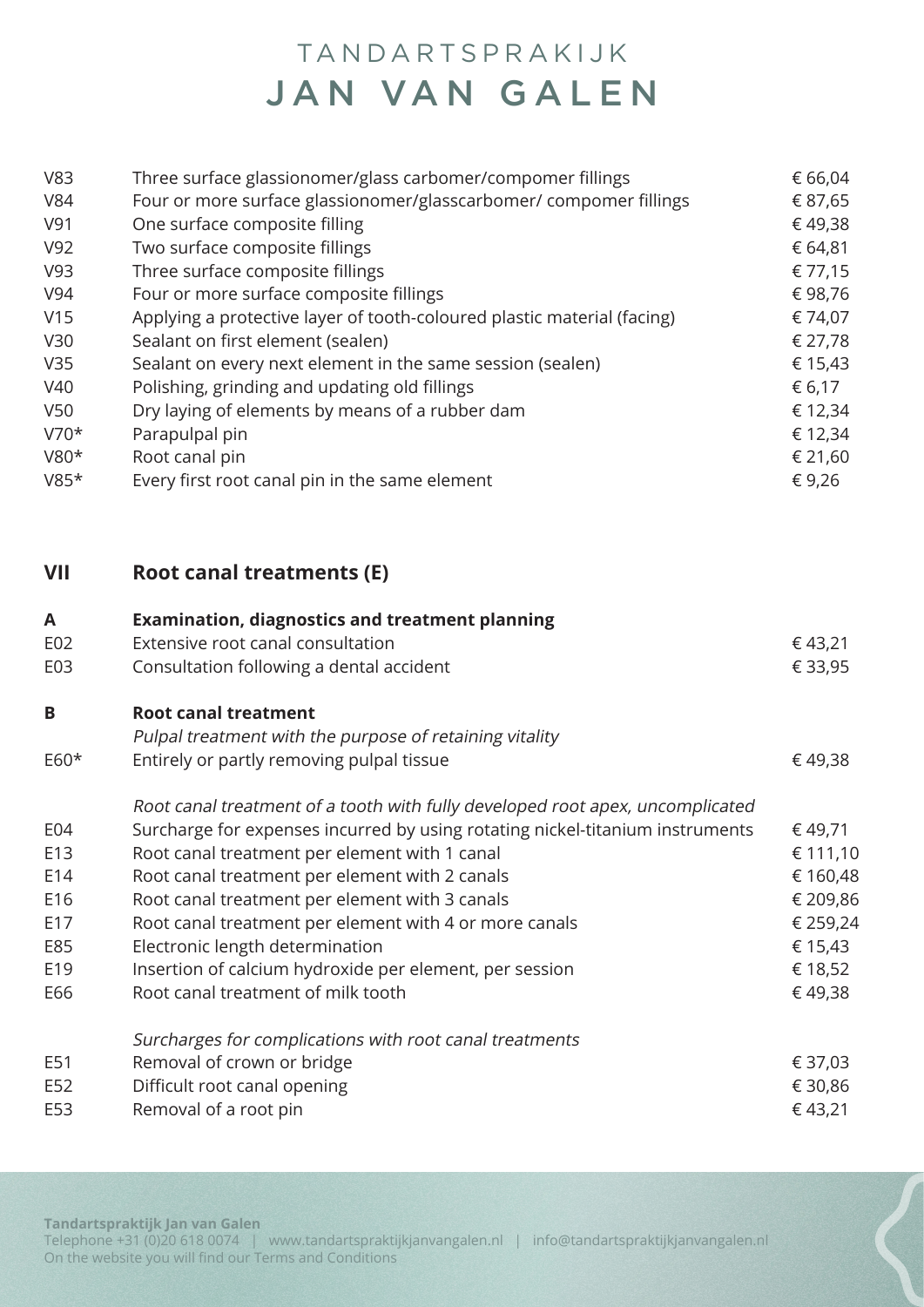| E54<br>E55<br>$E56*$<br>E57 | Removal of root canal filling material<br>Treatment of a clogged or calcified root canal<br>Further treatment with iatrogenic damage<br>Treatment of an element with exceptional anatomy | € 30,86<br>€ 30,86<br>€43,21<br>€ 30,86 |
|-----------------------------|------------------------------------------------------------------------------------------------------------------------------------------------------------------------------------------|-----------------------------------------|
| E61                         | Apexification procedure of an element with an immature root apex<br>Treatment of an open root apex with calcium hydroxide, first session                                                 | € 86,41                                 |
| E62<br>$E63*$<br>E64        | Treatment of an open root apex with calciumhydroxide, every next session<br>Surcharge for closure of Mineral Trioxide Aggregate (MTA)<br>Closure of open root apex                       | € 55,55<br>€46,29<br>€49,38             |
| E77                         | Initial root canal treatment<br>Initial root canal treatment, first canal                                                                                                                | € 61,72                                 |
| E78                         | Initial root canal treatment, every next canal                                                                                                                                           | € 30,86                                 |
|                             | Bleaching                                                                                                                                                                                |                                         |
| E90                         | Internal bleaching, first session                                                                                                                                                        | € 49,38                                 |
| E95<br>$E97*$               | Internal bleaching, every next session<br>External bleaching per jaw                                                                                                                     | € 18,52<br>€ 77,15                      |
|                             | Treatment trauma-element                                                                                                                                                                 |                                         |
| E40                         | Direct pulp capping                                                                                                                                                                      | € 30,86                                 |
| E42                         | Replacing a displaced element after a dental accident                                                                                                                                    | € 12,34                                 |
| $E43*$<br>E44               | Securing an element by means of a retainer after a dental accident<br>Removal of retainer, per element                                                                                   | € 24,69<br>€ 6,17                       |
|                             | Placing a rubber dam                                                                                                                                                                     |                                         |
| E45                         | Placing a rubber dam                                                                                                                                                                     | € 12,34                                 |
|                             | Micro-surgical root canal treatments                                                                                                                                                     |                                         |
| E31                         | Incisor and canine tooth                                                                                                                                                                 | € 30,86                                 |
| E32                         | Premolar                                                                                                                                                                                 | € 17,34                                 |
| E33                         | Molar                                                                                                                                                                                    | € 222,20                                |
| E34*                        | Placing retrograde filling                                                                                                                                                               | € 24,69                                 |
| E36*<br>E37                 | Extraction of an element with reimplantation<br>Laparoscopic surgery                                                                                                                     | € 86,41<br>€ 74,07                      |
|                             | Filling the pulp chamber and shut off the channel inputs                                                                                                                                 |                                         |
| E88                         | Filling the pulp chamber and shut off the channel inputs                                                                                                                                 | € 61,72                                 |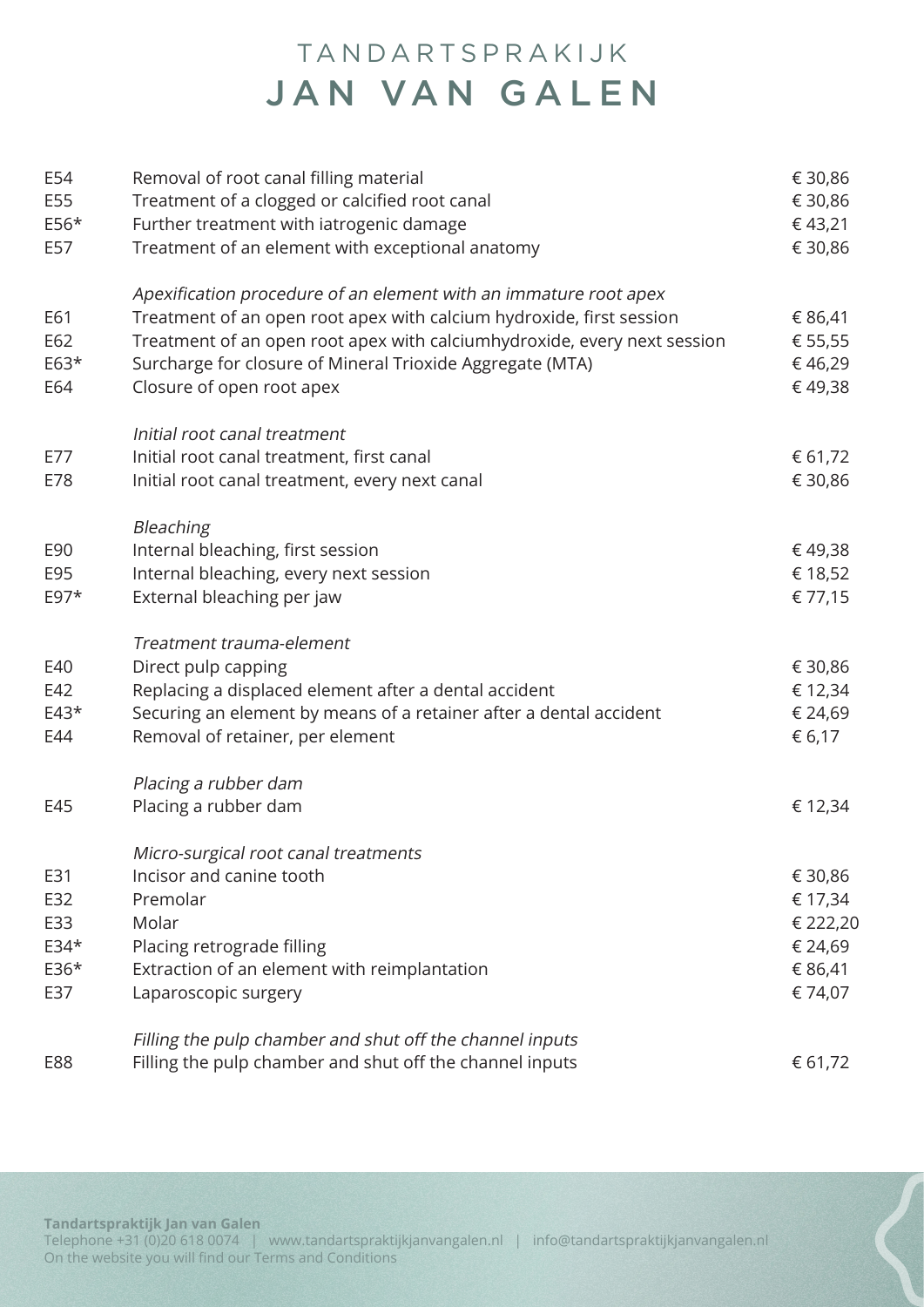| E86               | Use of surgical microscope<br>Use of surgical microscope for root canal treatment               | € 83,33  |
|-------------------|-------------------------------------------------------------------------------------------------|----------|
| E87               | Making the practice ready for use<br>Making the practice ready for use for root canal treatment | € 61,72  |
|                   |                                                                                                 |          |
| <b>VIII</b>       | <b>Crowns and bridges (R)</b>                                                                   |          |
|                   | The rates stated in this chapter include, if applicable, emergency provisions                   |          |
| A                 | <b>Inlays and crowns</b>                                                                        |          |
| R08*              | One surface composite inlay                                                                     | € 74,07  |
| R09*              | Two surface composite inlay                                                                     | € 141,96 |
| R <sub>10</sub> * | Three surface composite inlay                                                                   | € 185,17 |
| $R11*$            | One surface inlay                                                                               | € 111,10 |
| $R12*$            | Two surface inlay                                                                               | € 172,83 |
| $R13*$            | Three surface inlay                                                                             | € 246,89 |
| R <sub>14</sub>   | Surcharge for extra retention when placing indirect restaurations                               | € 30,86  |
| $R24*$            | Crown                                                                                           | € 271,58 |
| R34*              | Crown on implant                                                                                | € 246,89 |
| R29*              | Stainless steel crown, provided with synthetic resin                                            | € 55,55  |
| R31               | Core of plastic material                                                                        | € 61,72  |
| R32*              | Cast core, indirect method                                                                      | € 61,72  |
| R33*              | Cast core, direct method                                                                        | € 123,45 |
| B                 | <b>Bridges</b>                                                                                  |          |
| R40*              | First pontic                                                                                    | € 185,17 |
| R45*              | Surcharge for second and next pontic within the same bridge section                             | € 92,59  |
| R49               | Surcharge for bridge on five or more abutment teeth                                             | € 154,31 |
| R50*              | Metal fixation cap with dental impression                                                       | € 30,86  |
| R55*              | Plaster cast with extra dental impression                                                       | € 30,86  |
| R60*              | Maryland bridge without preparation                                                             | € 123,45 |
| R61*              | Maryland bridge with preparation                                                                | € 185,17 |
| R65               | Surcharge for every next pontic within the same bridge section                                  | € 43,21  |
| R66               | Surcharge for every next attachment above the number of two                                     | € 24,69  |
| C                 | <b>Miscellaneous restorations</b>                                                               |          |
| R70               | Surcharge for crown under an existing frame anchor                                              | € 67,90  |
| $R71*$            | Renewing porcelain protective layer, repairing metal/porcelain crown<br>in the mouth            | € 67,90  |
| $R74*$            | Refixing non-plastic restorations                                                               | € 24,69  |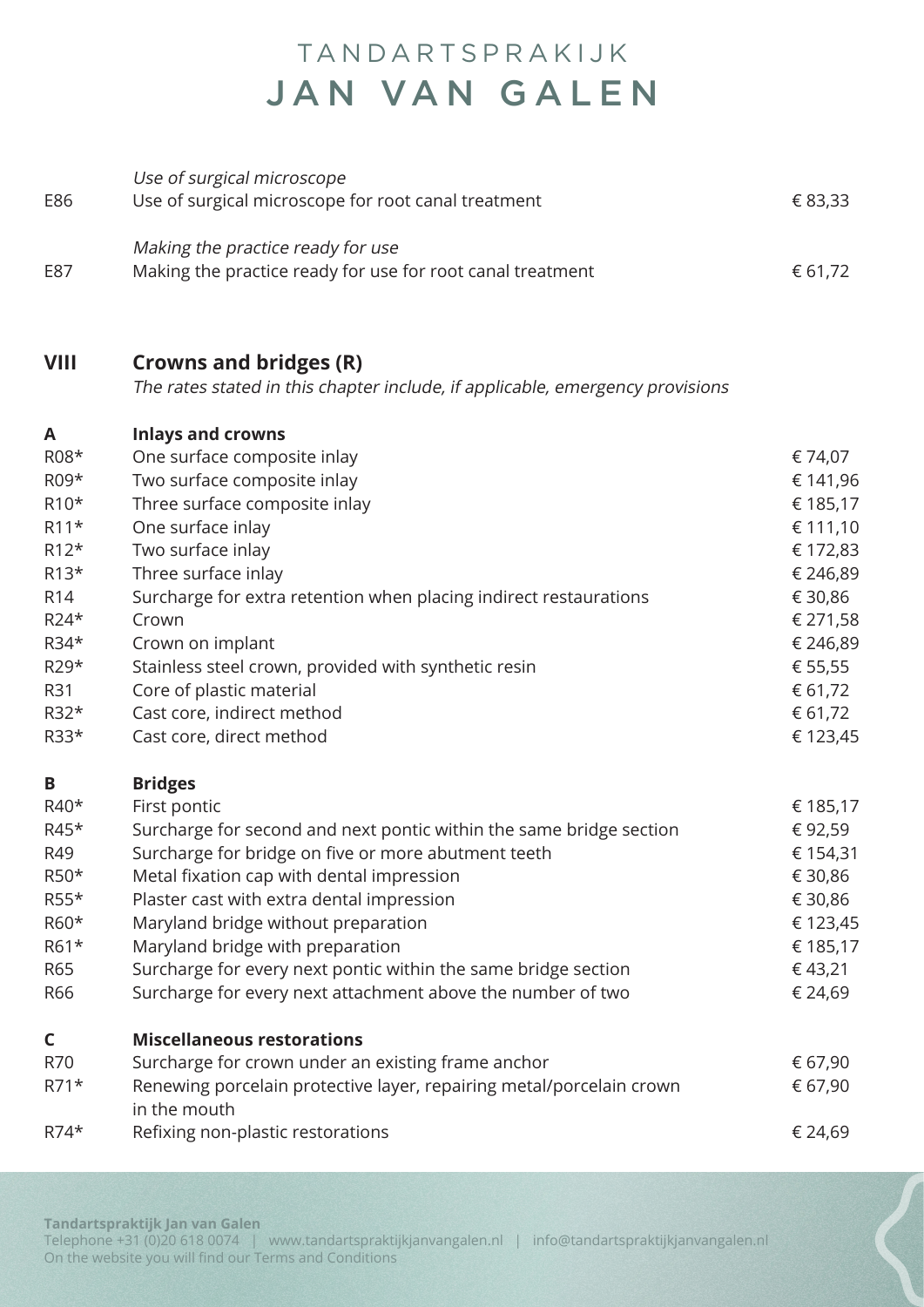| $R75*$<br>R76<br>R77<br>R91* | Refixing Maryland bridge<br>Surcharge for cast core under existing crown<br>Difficult removal of old crown and bridgework per tooth or abutment tooth<br>Root cap with pin | € 61,72<br>€ 30,86<br>€ 30,86<br>€ 154,31 |
|------------------------------|----------------------------------------------------------------------------------------------------------------------------------------------------------------------------|-------------------------------------------|
| D                            | Protective ceramic or synthetic layer                                                                                                                                      |                                           |
| R78*                         | Protective ceramic or synthetic layer, without preparation                                                                                                                 | € 74,07                                   |
| $R79*$                       | Protective ceramic or synthetic layer, with preparation                                                                                                                    | € 123,45                                  |
| E                            | <b>Temporary measures</b>                                                                                                                                                  |                                           |
| R80*                         | Temporary crown- and bridgework, first tooth or molar                                                                                                                      | € 30,86                                   |
| R85*                         | Temporary crown- and bridgework, next tooth or molar                                                                                                                       | € 12,34                                   |
| R90*                         | Partially completed work                                                                                                                                                   | Depending                                 |
|                              |                                                                                                                                                                            | on the                                    |
|                              |                                                                                                                                                                            | stage                                     |
|                              |                                                                                                                                                                            | of the                                    |
|                              |                                                                                                                                                                            | treatment                                 |
|                              |                                                                                                                                                                            | plan                                      |

**IX Mandibular joint treatments (G)**

| A      | Symptoms in the mandibular joint (cranio-mandibulardysfunction)<br>Examination/diagnostics |          |
|--------|--------------------------------------------------------------------------------------------|----------|
| G21    | Functional examination of the mandibular joint                                             | € 111,10 |
| G22    | Extended examination cranio-mandibulardysfunction                                          | € 222,20 |
| G23    | Muscle activity measurement and registration                                               | € 98,76  |
|        | Therapy for cranio-mandibulardysfunction A (not complex) or craniomandibular-              |          |
|        | dysfunction B (complex), after diagnostic of the mandibular joint (G21)                    |          |
| G41    | Consult cranio-mandibulardysfunction A (not complex)                                       | € 111,10 |
| $G62*$ | Occlusal splint                                                                            | € 222,20 |
| $G68*$ | Reparation stabilization bite plate with print                                             | €98,76   |
| G47    | Evaluation/reassessment after cranio-mandibulardysfunction A                               | € 98,76  |
|        | Therapy for cranio-mandibulardysfunction B (complex)                                       |          |
| G43    | Consult cranio-mandibulardysfunction B (complex)                                           | € 124,68 |
| $G44*$ | Therapeutic injection                                                                      | € 67,90  |
| $G46*$ | Consult for instruction individualized equipment (one time only)                           | €49,38   |
| G48    | Evaluation/reassessment after cranio-mandibulardysfunction B                               | € 123,45 |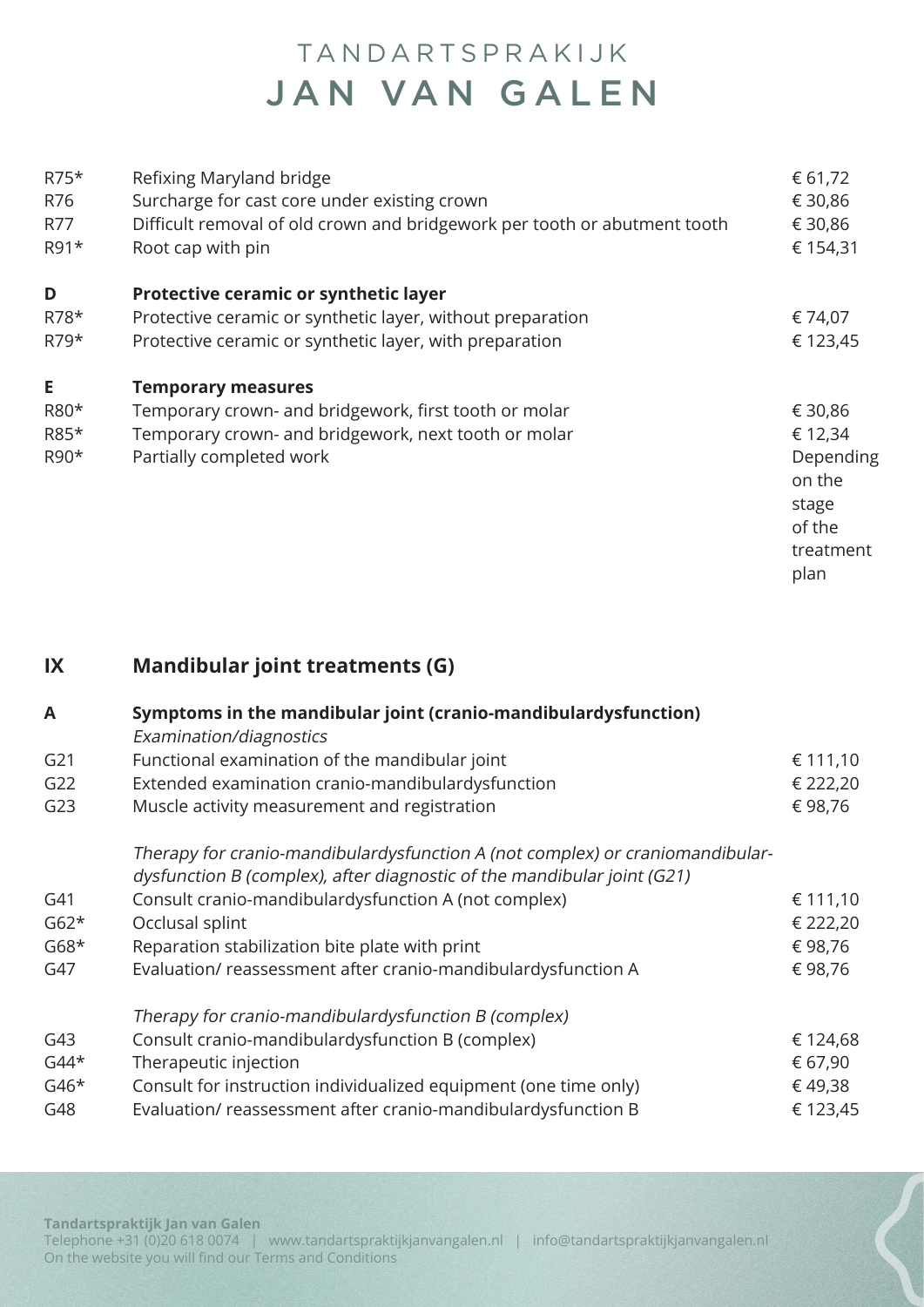| B<br><b>Bite registrations</b>                                                 |          |
|--------------------------------------------------------------------------------|----------|
| G10<br>Non-standard bite registration                                          | €92,59   |
| Extra charge for more accurate determinations following G10                    |          |
| Determination of the hinge axis<br>G11                                         | € 92,59  |
| G12<br>Determination of central relation                                       | € 86,41  |
| G13<br>Protral or lateral determinations                                       | € 61,72  |
| G14<br>ISetting up a fully adjustable articulator, pantograph and registration | € 555,51 |
| G16<br>Determining therapeutic position                                        | € 30,86  |
| Intraoral bite registration<br>G20                                             | € 61,72  |
| Miscellaneous                                                                  |          |
| G09<br>Occlusion analysis after measurement using digital equipment            | € 33,33  |
| G15<br>Surcharge for retaining the bite height                                 | € 30,86  |
| $G65*$<br>Indirect systematic filing                                           | € 339,48 |
| G75<br>Systematic grinding of all front teeth, per upper of lower jaw          | € 61,72  |
| <b>Bite splint</b><br>$G69*$                                                   | € 67,90  |
| $G33*$<br>Creating anterior guidance                                           | € 61,72  |
| <b>Retainer for sleep and snoring disorders</b><br>C                           |          |
| $G71*$<br>Device for snoring and sleep disorders (MRA)                         | € 308,62 |
| G72<br>MRA check-up                                                            | € 30, 86 |
| $G73*$<br>MRA repairs with impression                                          | € 49,38  |
| <b>Myofunctional equipment</b><br>D                                            |          |
| $G74*$<br>Therapy using myofunctional equipment                                | € 130,24 |

### **X Surgical procedures (including anesthesia) (H)**

| $\mathsf{A}$    | <b>Part A</b>                                                            |         |
|-----------------|--------------------------------------------------------------------------|---------|
| H11             | Extraction of tooth or molar                                             | €46,29  |
| H <sub>16</sub> | Extraction each next tooth or molar, during the same session and in the  | € 34,57 |
|                 | same quadrant                                                            |         |
| H <sub>21</sub> | Costs of suturing material                                               | € 6,29  |
| H <sub>26</sub> | Suturing soft parts                                                      | € 67,90 |
| H <sub>50</sub> | Replacing tooth or molar, first element, without root canal treatment    | € 61,72 |
| H <sub>55</sub> | Replacing tooth or molar, adjacent element, without root canal treatment | € 18,52 |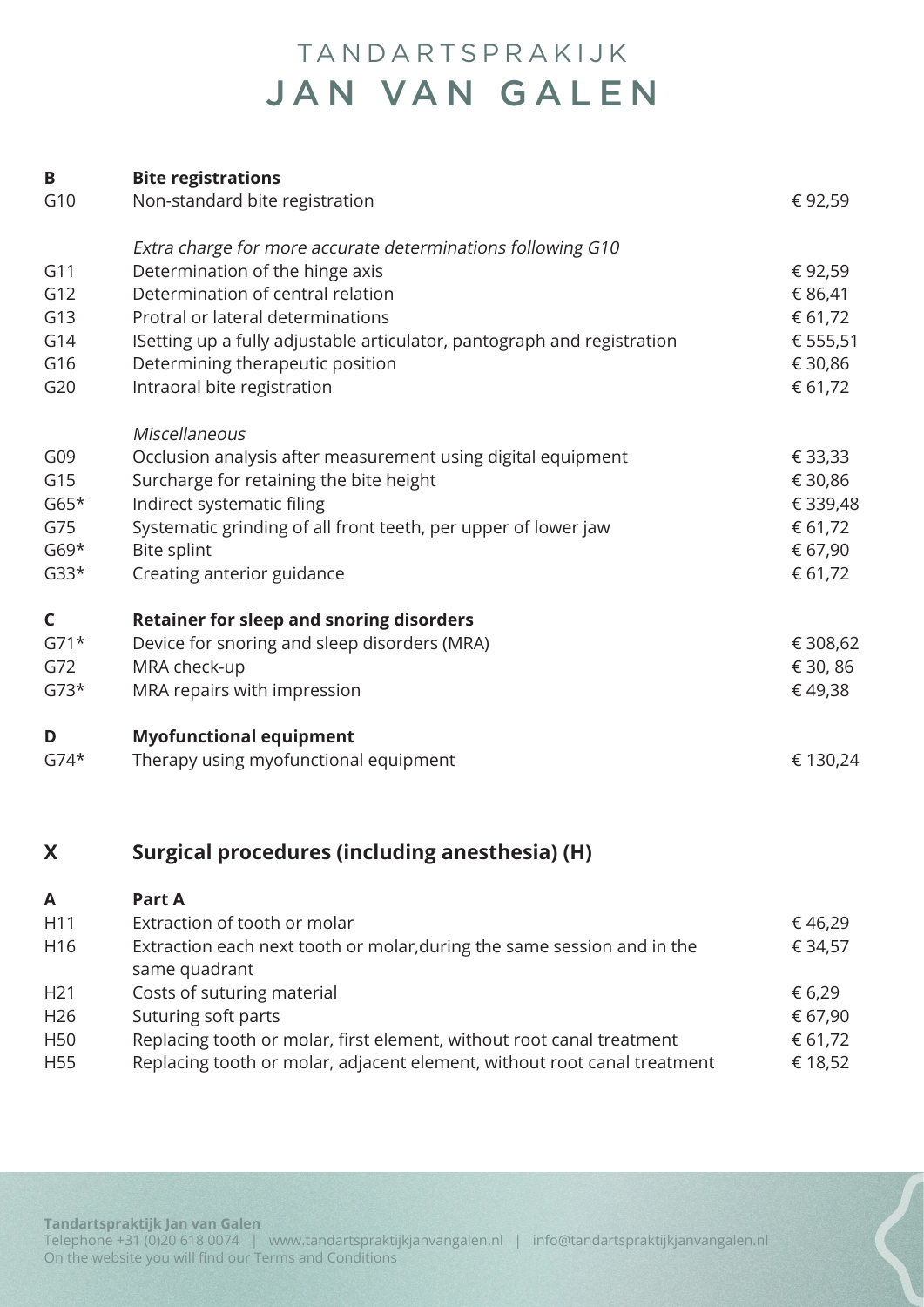#### **B Part B** H90 Preparing the practice for performing surgical procedures, covered by part B  $\epsilon$  61,72 H33 Hemisection of a molar  $\epsilon$  74,07 H35 Difficult extraction of tooth or molar, with mucoperiosteal lift  $\epsilon$  74,07 H40 Correcting the shape of the jaw, per jaw  $\epsilon$  55,55  $\epsilon$ H41 Removal of the frenulum inside the upper lip or the frenulum of the tongue  $\epsilon$  37,03 Root apex surgery per root H42 Root apex surgery, per root, without closure  $\epsilon$  74,07 H43 Root apex surgery, per root, with antegrade or retrograde closure  $\epsilon$  98,76 H44 Primary antrum closure  $67.90$ H59 Treatment of fractured jaw, per jaw  $686,41$ Cyst surgery  $H60$  Marsupialization  $\epsilon$  86,41 H65 Primary closure  $\epsilon$  166,65 Correction of the mandibular denture-bearingarea H70 Irritation fibroma, flabby ridge, tubercle correction etc., one-sided per jaw  $\epsilon$  86,41 H75 Irritation fibroma, flabby ridge, tubercle correction etc., double sided per jaw  $€ 166.65$ H80 Alveolotomy torus, comparable preprosthetic bone corrections, one-sided  $\epsilon$  117,27 per jaw H85 Alveolotomy torus, comparable preprosthetic bone corrections, double sided  $\epsilon$  197,51 per jaw

#### **XI Dentures (P)**

| $\mathsf{A}$ | <b>Partial dentures</b>                                           |          |
|--------------|-------------------------------------------------------------------|----------|
| P001*        | Partial denture made of synthetic resin, 1 - 4 elements, per jaw  | € 92,59  |
| P002*        | Partial denture made of synthetic resin, 5 - 13 elements, per jaw | € 185,17 |
| P003*        | Frame denture, 1-4 elements, per jaw                              | € 253,07 |
| P004*        | Fame denture, 5-13 elements, per jaw                              | € 345,65 |
| B            | <b>Complete dentures</b>                                          |          |
| P020*        | Complete denture upper jaw                                        | € 185,17 |
| P021*        | Complete denture lower jaw                                        | € 246,89 |
| P022*        | Complete denture upper and lower jaw                              | € 401,20 |
| P023*        | Temporary complete denture, per jaw                               | € 123,45 |
|              |                                                                   |          |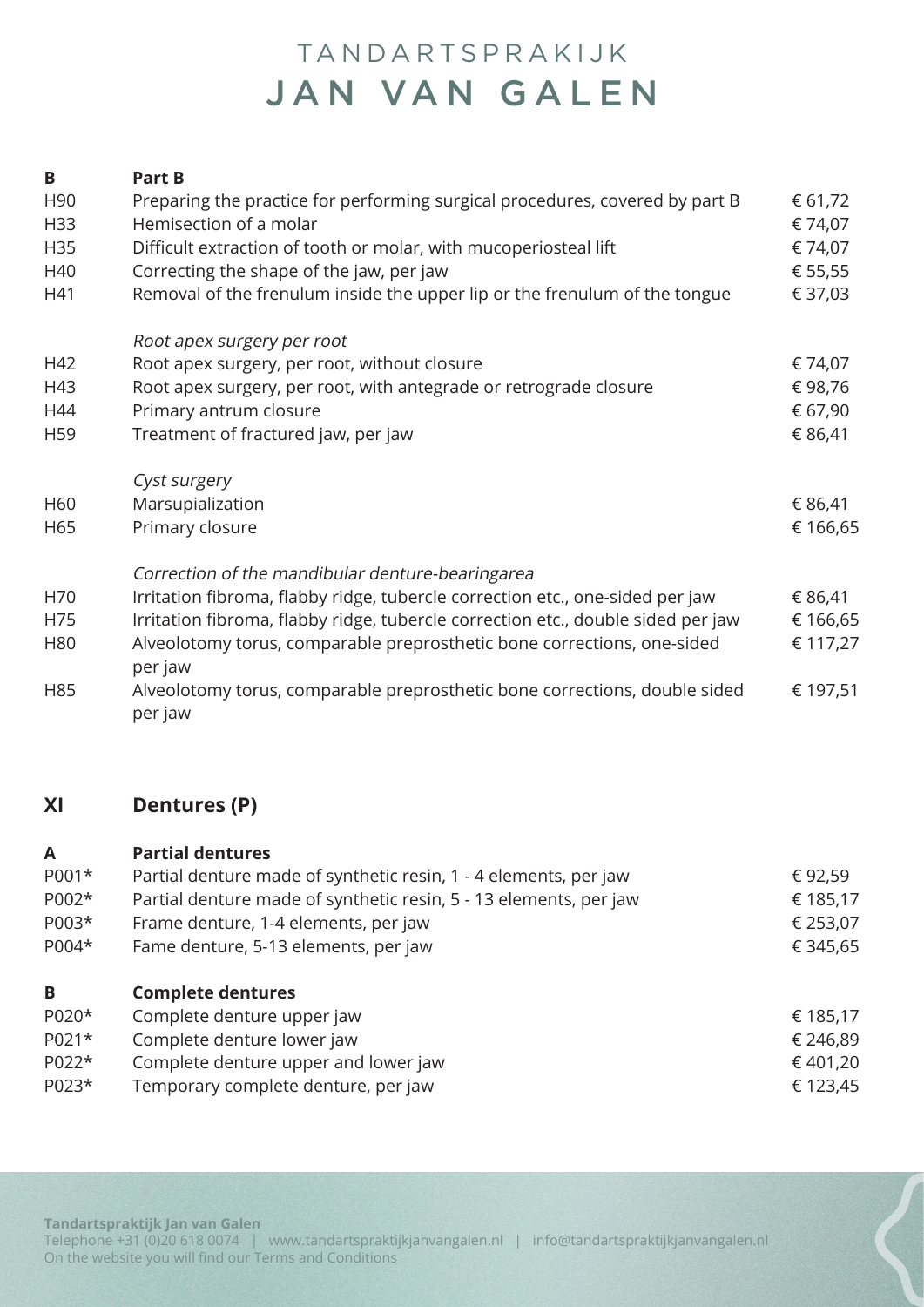| C     | <b>Surcharges</b>                                                                                                               |          |
|-------|---------------------------------------------------------------------------------------------------------------------------------|----------|
| P040  | Surcharge for individual impression with complete dentures                                                                      | € 66,66  |
| P041  | Surcharge for individual impression with partial dentures of synthetic resin                                                    | € 30,86  |
| P042  | Surcharge for bite registration with specific equipment                                                                         | € 61,72  |
| P043  | Surcharge for front arrangement or bite determinationin a separate session                                                      | € 37,03  |
| P044  | Surcharge very severely shrunken jaw, per jaw                                                                                   | € 83,33  |
| P045  | Surcharge for immediate denture                                                                                                 | € 15,43  |
| P046  | Surcharge for each element in an overdenture                                                                                    | €49,38   |
| P047  | Surcharge for cast anchor for partial denture made of synthetic resin                                                           | € 18,52  |
| P048  | Surcharge for making a precision connection per connection i.e. bar attachment                                                  | €92,59   |
| P049  | Surcharge for placing telescopic crown with precision connection                                                                | € 61,72  |
| D     | <b>Adjustments existing dentures</b>                                                                                            |          |
| P060  | Tissue conditioning complete denture, per jaw                                                                                   | €43,21   |
| P061  | Tissue conditioning partial denture of synthetic resin or frame denture,<br>per jaw                                             | €43,21   |
| P062* | Resurfacing complete denture, indirectly, per jaw                                                                               | € 87,03  |
| P063* | Resurfacing complete denture, directly, per jaw                                                                                 | € 87,65  |
| P064* | Resurfacing partial denture of synthetic resin or frame denture, indirectly,<br>per jaw                                         | € 75,92  |
| P065* | Resurfacing partial denture of synthetic resin or frame denture, directly,<br>per jaw                                           | € 79,01  |
| P066* | Resurfacing overdenture on natural abutment teeth without bar detachment,<br>per jaw                                            | € 172,83 |
| P067  | Systematic filing of the existing denture                                                                                       | € 30,86  |
| P068* | Repairing complete denture, without impression, per jaw                                                                         | € 18,52  |
| P069* | Repairing complete denture, with impression, per jaw                                                                            | €49,38   |
| P070* | Repairing partial denture of synthetic resin or frame denture, without<br>impression, per jaw                                   | € 18,52  |
| P071* | Repairing and/or extension partial denture of synthetic resin or<br>frame denture, with impression, per jaw                     | €49,38   |
| P072* | Extension partial denture of synthetic resin or frame denture with<br>element(s) to complete dentures, with impression, per jaw | €49,38   |

#### **XII Gum treatments (T)**

#### **A Procedures for patients with gum diseases** T012 Examination of gums with periodontium status  $\epsilon$  179,00 T021 Thorough cleaning of root, complex  $\epsilon$  33,33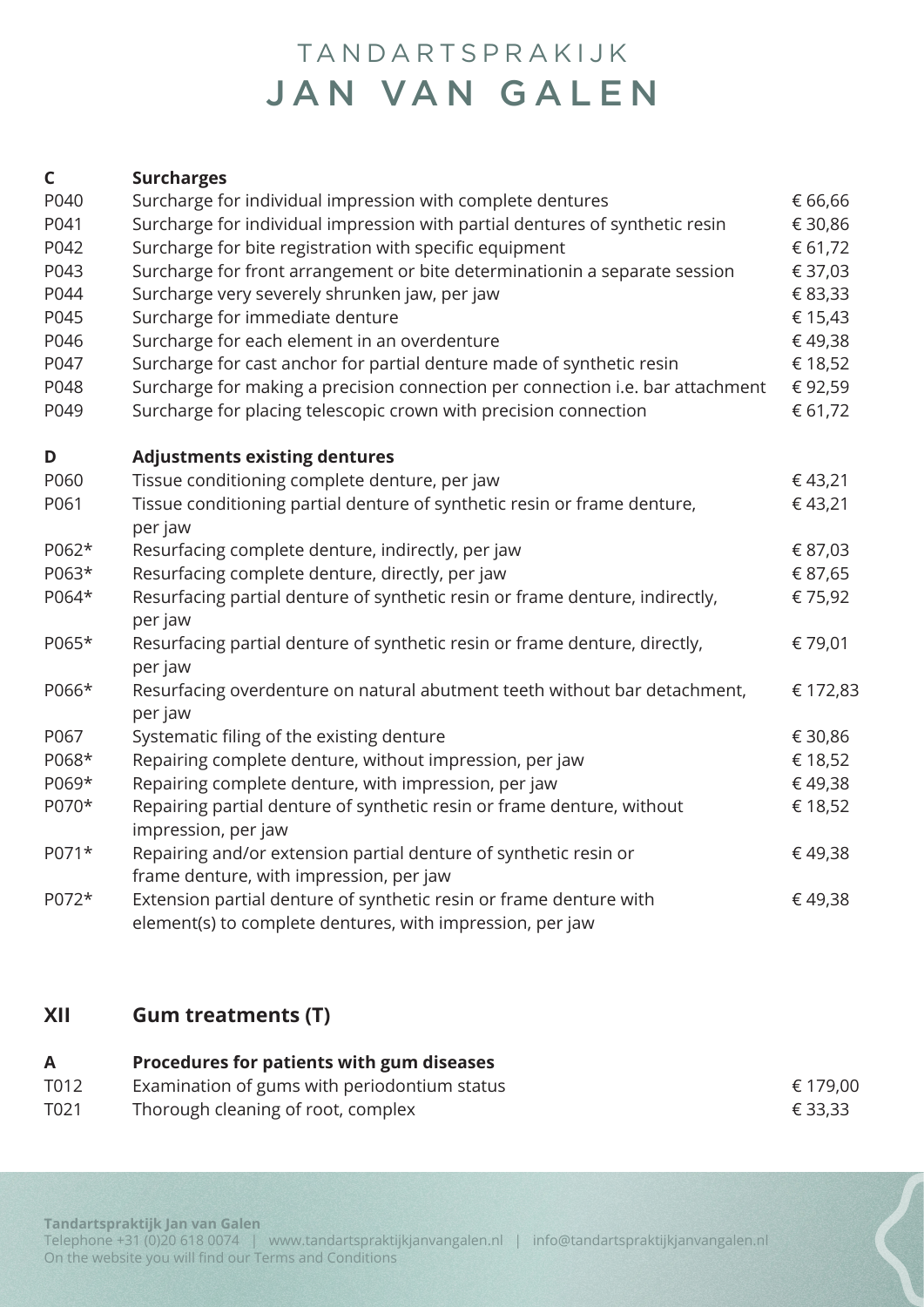| T022<br>T032<br>T033<br>T042<br>T043<br>T044 | Thorough cleaning of root, standard<br>Re-examination with periodontal status, after initial gum treatment<br>Extensively discussing follow-up treatmentafter re-examination<br>Consultation periodontal aftercare<br>Extensive consultation periodontal aftercare<br>Complex consultation periodontal aftercare    | € 24,69<br>€ 111,10<br>€ 67,90<br>€93,82<br>€ 124,68<br>€ 166,04   |
|----------------------------------------------|---------------------------------------------------------------------------------------------------------------------------------------------------------------------------------------------------------------------------------------------------------------------------------------------------------------------|--------------------------------------------------------------------|
| T070<br>T071<br>T072<br>T073<br>T074<br>T076 | Periodontal surgery<br>Periodontal flap surgery between 2 teeth<br>Periodontal flap surgery, per sextant (one-sixth part)<br>Extensive periodontal flap surgery, per sextant (one-sixth part)<br>Direct postoperative care, first session<br>Direct postoperative care, next session<br>Tuber or retromolarplastics | € 200,60<br>€ 308,62<br>€ 370,34<br>€ 61,72<br>€ 166,04<br>€ 77,15 |
| B                                            | Periodontology in other situations (not covered by part A)                                                                                                                                                                                                                                                          |                                                                    |
| T101<br>T102                                 | Gum surgery, not covered by part A<br>Tuber or retromolar plastics<br>Gum correction, per element                                                                                                                                                                                                                   | € 108,02<br>€ 58,64                                                |
| T102                                         | Gum correction, per sextant (one sixth part)                                                                                                                                                                                                                                                                        | € 154,31                                                           |
| $T111*$                                      | Applying regeneration technique<br>Placing regeneration material as an individual procedure, per sextant<br>(one-sixth part)                                                                                                                                                                                        | € 370,34                                                           |
| $T112*$                                      | APlacing regeneration material as a non- individual procedure, simultaneously<br>to the periodontal flap surgery in the same sextant (one-sixth part), per element                                                                                                                                                  | € 123,45                                                           |
| T113                                         | Surgical removal of regeneration material                                                                                                                                                                                                                                                                           | € 200,60                                                           |
| T <sub>121</sub><br>T122                     | Periodontal crown-lenghthening procedure<br>Crown lenghthening, per element<br>Crown lenghthening, per sextant                                                                                                                                                                                                      | € 200,60<br>€ 370,34                                               |
| T141<br>$T142*$                              | Mucogeneic surgery<br>Gum graft<br>Coverage of recession with displaced rag                                                                                                                                                                                                                                         | € 117,27<br>€ 370,34                                               |
| T151<br>T152                                 | Direct postoperative care<br>Direct postoperative care, first session<br>Direct postoperative care, next session                                                                                                                                                                                                    | € 61,72<br>€ 166,04                                                |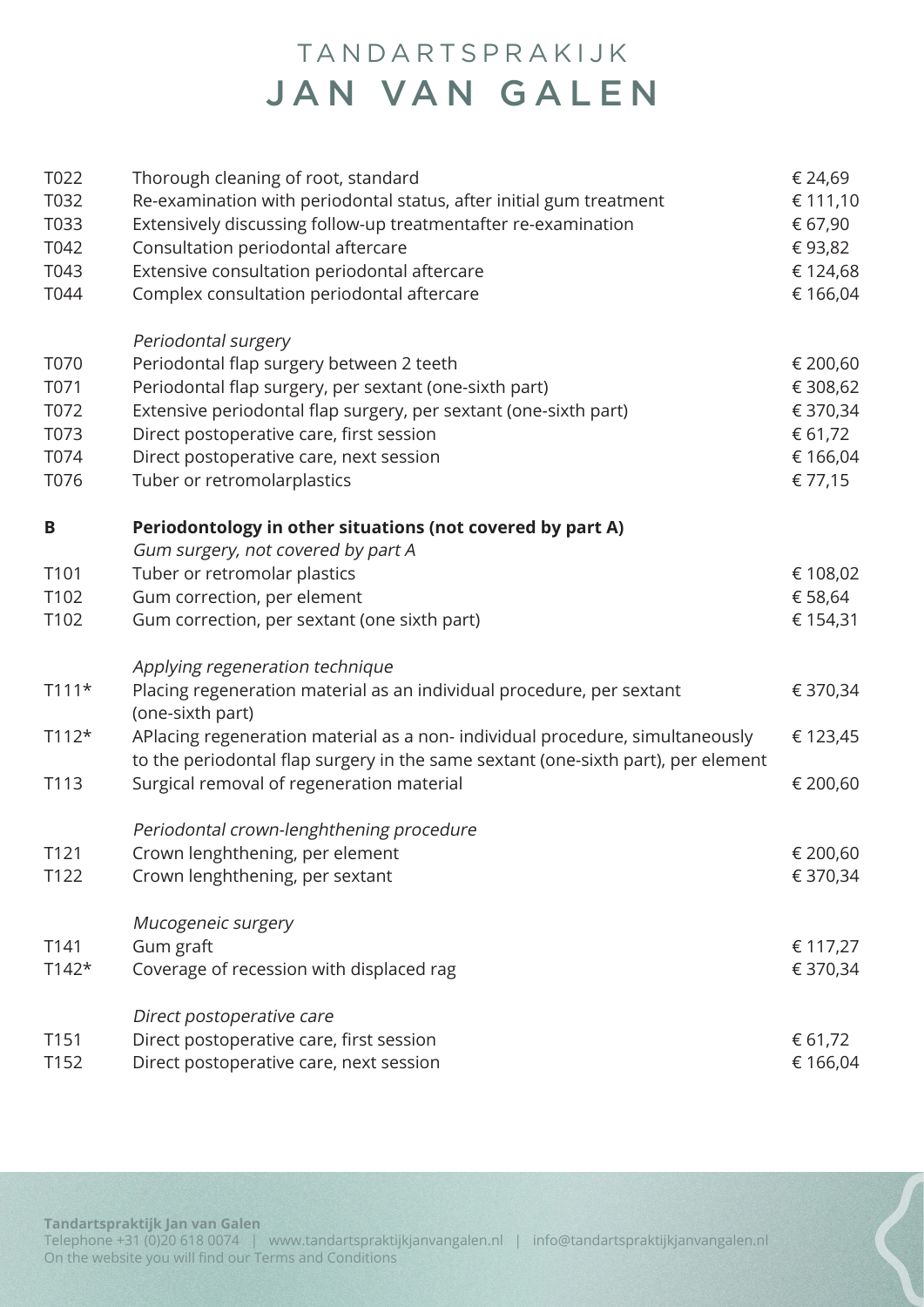| $T161**$<br>T <sub>162</sub><br>$T163*$<br>$T164*$<br>T165 | Miscellaneous<br>Bacteriological examination for gum treatment<br>Treatment of gum abscess<br>Applying local medicine<br>Retainer or wire retainer<br>Extensive dietary analysis | €43,21<br>€ 83,33<br>€ 66,66<br>€ 24,69<br>€ 61,72 |
|------------------------------------------------------------|----------------------------------------------------------------------------------------------------------------------------------------------------------------------------------|----------------------------------------------------|
| <b>XIII</b>                                                | Implants (J)                                                                                                                                                                     |                                                    |
| J97<br>J98                                                 | Overhead costs implants<br>Overhead costs pre-implant surgery                                                                                                                    | € 182,78<br>€ 103,44                               |
| A                                                          | <b>Examinations, diagnostics and treatment planning</b>                                                                                                                          |                                                    |
| J01                                                        | Initial examination implantology                                                                                                                                                 | € 68,48                                            |
| $J02*$                                                     | Extended examination implantology                                                                                                                                                | € 105,35                                           |
| $103*$                                                     | Trial mounting                                                                                                                                                                   | € 142,22                                           |
| JO5                                                        | Implant positioning based on CT scan                                                                                                                                             | €47,41                                             |
| B <sub>1</sub>                                             | <b>Pre-implant surgery</b>                                                                                                                                                       |                                                    |
| $J09*$                                                     | Elevating sinus floor, first half of jaw                                                                                                                                         | € 252,84                                           |
| $J10*$                                                     | Elevating sinus floor, second half of jaw during the same session                                                                                                                | € 158,03                                           |
| J11                                                        | Preparing donor section                                                                                                                                                          | € 142,22                                           |
| $J12*$                                                     | Jaw expansion and/or elevation, per jaw                                                                                                                                          | € 152,76                                           |
| B II                                                       | Pre-implant surgery and peri-implant surgery: miscellaneous                                                                                                                      |                                                    |
| J06                                                        | Exposing mental foramen                                                                                                                                                          | € 31,61                                            |
| $J15*$                                                     | Jaw expansion and/or elevation, per sextant                                                                                                                                      | € 89,55                                            |
| $117*$                                                     | Additional elevation sinus floor                                                                                                                                                 | € 136,96                                           |
| $118*$                                                     | Orthograde elevation sinus floor                                                                                                                                                 | € 63,21                                            |
| J19                                                        | Surcharge esthetic zone                                                                                                                                                          | € 68,48                                            |
| C                                                          | <b>Implant surgery</b>                                                                                                                                                           |                                                    |
| J20                                                        | Placing first implant, per jaw                                                                                                                                                   | € 240,73                                           |
| J28                                                        | Placing next implant, per jaw                                                                                                                                                    | €99,56                                             |
| $J23*$                                                     | Placing first healing abutment                                                                                                                                                   | € 79,01                                            |
| $J29*$                                                     | Placing next healing abutment                                                                                                                                                    | € 37,40                                            |
| J26                                                        | Difficult removal of implant                                                                                                                                                     | € 173,83                                           |
| J36                                                        | Removing implant                                                                                                                                                                 | € 34,77                                            |
| J27                                                        | Replacing first implant                                                                                                                                                          | € 240,73                                           |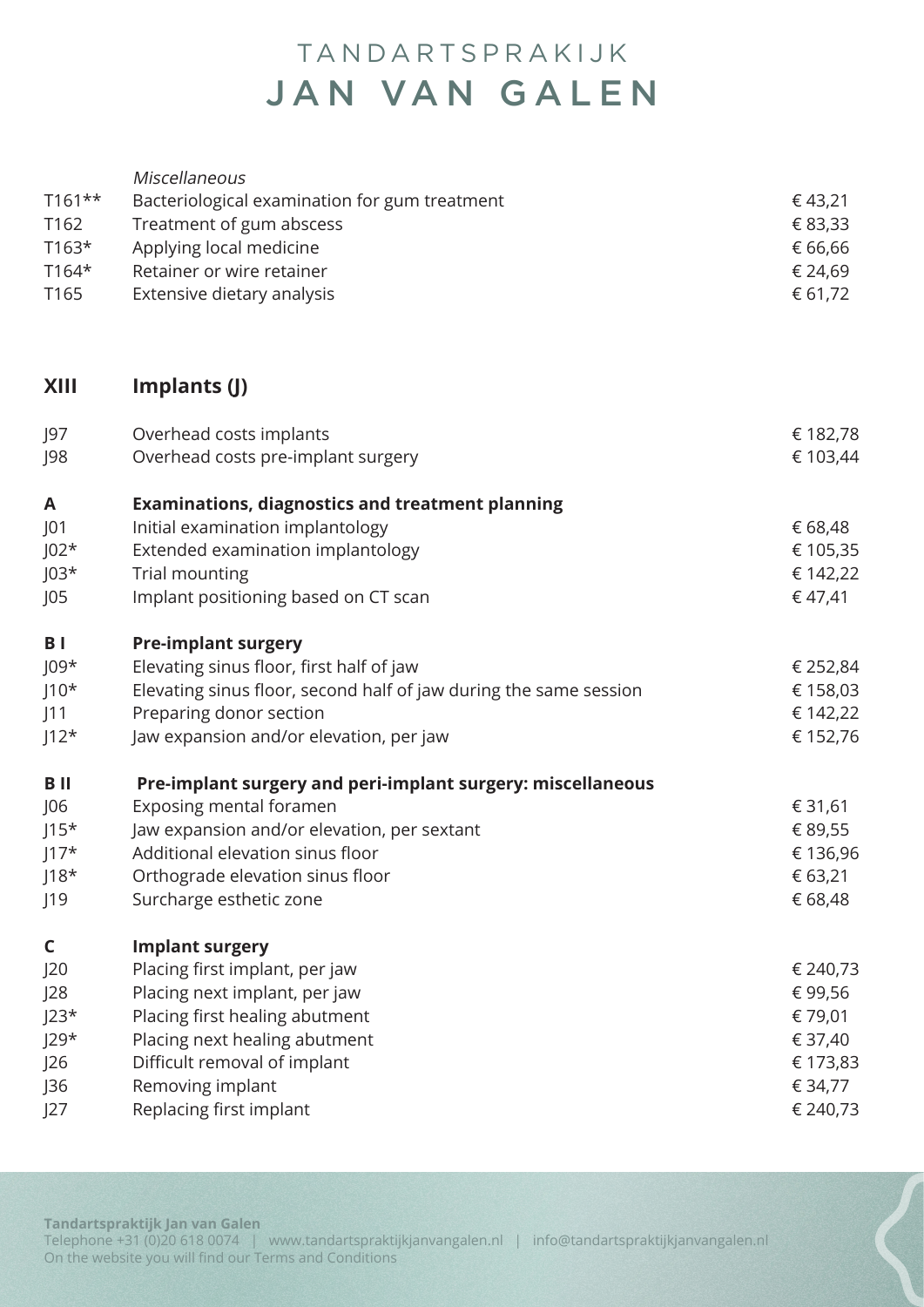| J37<br>J39<br>J88 | Replacing next implant<br>Performing automatic transplantation<br>Surgical treatment of peri-implantitis, per sextant (one sixth part) | € 99,56<br>€ 183,84<br>€ 183,84 |
|-------------------|----------------------------------------------------------------------------------------------------------------------------------------|---------------------------------|
| D                 | <b>Miscellaneous</b>                                                                                                                   |                                 |
| J07               | Surcharge fee drilling for single use or surcharge fee inserts for Implant<br>Removal Set for single use                               | Cost price                      |
| $108*$            | Placing bone substitutes in extraction wound                                                                                           | € 21,07                         |
| J30               | Connective tissue transplant per donor place                                                                                           | € 110,62                        |
| J81               | Obtaining and processing blood into a regenerative biomaterial by a venipuncture $\epsilon$ 118,52                                     |                                 |
| $J32*$            | Removal of fractured abutment/occlusal screw                                                                                           | € 121,15                        |
| J33               | Implant costs                                                                                                                          | € 338,74                        |
| J34               | Determination implant stability by using ISQ-measurement                                                                               | € 10,54                         |
| J35               | Thoroughly submucosal cleaning the implant                                                                                             | € 24,76                         |
| $J87*$            | Temporary crown on immediate placed implant                                                                                            | € 273,91                        |
| Е                 | <b>Mesostructure</b>                                                                                                                   |                                 |
| $J45*$            | Placement of first attachment                                                                                                          | € 126,42                        |
| $J41*$            | Each next magnet, press stud attachment                                                                                                | € 36,87                         |
| $J42*$            | Bar between two implants                                                                                                               | € 215,97                        |
| $J43*$            | Each next bar between implants in the same jaw                                                                                         | € 68,48                         |
| $J44*$            | Placing core for implant crown                                                                                                         | € 26,34                         |
| F                 | <b>Prosthetic treatment after implants</b>                                                                                             |                                 |
| $J50*$            | Simultaneously placing complete dentures and click denture                                                                             | € 542,55                        |
| $J51*$            | Lower click denture                                                                                                                    | € 352,92                        |
| $J52*$            | Upper click denture                                                                                                                    | € 352,92                        |
| $J53*$            | Click denture conversion                                                                                                               | € 105,35                        |
| $J54*$            | Click denture conversion at bars between two implants                                                                                  | € 136,96                        |
| $J55*$            | Click denture conversion at bars between three or four implants                                                                        | € 158,03                        |
| $J56*$            | Click denture conversion at bars between more than four implants                                                                       | € 184,36                        |
| J57               | Surcharge replacement click denture on an existing bar construction between<br>two implants                                            | € 89,55                         |
| J58               | Surcharge replacement click denture on an existing bar construction between<br>three or four implants                                  | € 115,89                        |
| J59               | Surcharge replacement click denture on an existing bar construction between<br>more than four implants                                 | € 142,22                        |
| G                 | <b>Aftercare implantology</b>                                                                                                          |                                 |
| J60               | Specific consultation aftercare implantology                                                                                           | € 57,94                         |

| 61 | Extensive consultation aftercare implantology | €94,82 |
|----|-----------------------------------------------|--------|